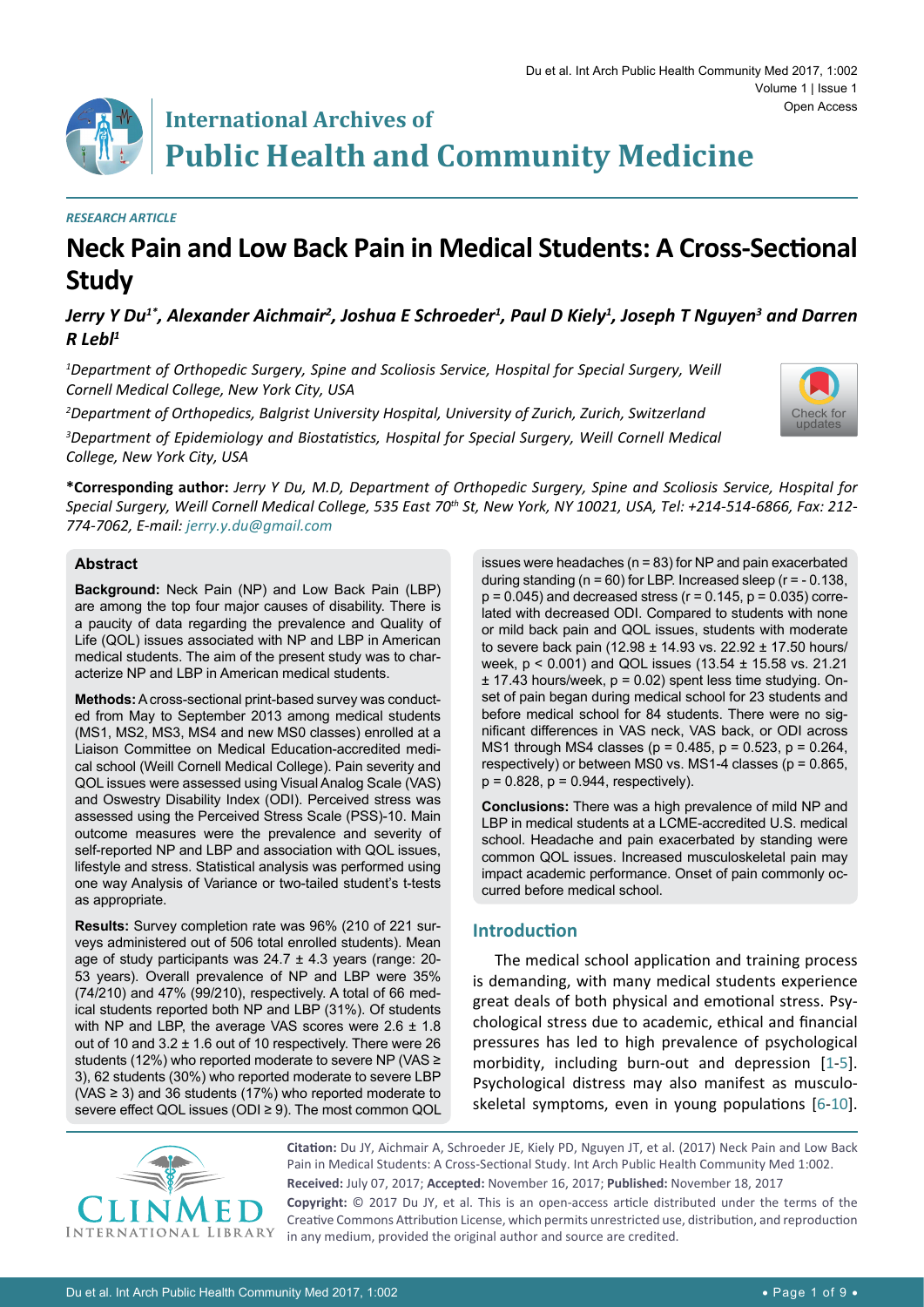Previous studies have reported a high incidence of musculoskeletal pain in medical students. A study at a Malaysian medical college found that 65% of students had musculoskeletal pain within the past year and reported an association with clinical years, computer use and a prior history of trauma [[11](#page-8-7)]. A study at an Austrian medical school reported a prevalence of 53% for low back pain among medical students [[12](#page-8-8)]. American and foreign medical training are also different in terms of length and curriculum design and there have been no studies conducted on the prevalence and severity of NP and LBP in American medical students [\[13](#page-8-9),[14](#page-8-10)]. Low Back Pain (LBP) and Neck Pain (NP) were found to be the number 1 and number 4 top causes of years lived with disability and may have a significant impact on student Quality of Life (QOL), which has not been explored [[10](#page-8-0)].

The purpose of this study was to assess the prevalence and severity of NP and LBP, associations of NP and LBP with QOL issues, stress and lifestyle and differences in NP and LBP across medical school classes (MS0-4) in American medical students at a major academic medical school.

#### **Materials and Methods**

After receiving an Institutional Board Review approval (IRB), a cross-sectional survey was conducted from May-September 2013 among medical students enrolled at a major medical school accredited by the Liaison Committee on Medical Education (LCME). The medical school curriculum involves basic science and normal physiology with early clinical exposure during the first year, disease pathology during the second year, required clinical rotations during the third year and elective rotations and research electives during fourth year.

Print surveys were administered directly to medical students. Before survey administration, an oral informed consent script was read to students. A full description of the study, potential harm of participation (no more than minimal), rights of study participants, rights to decline participation without adverse consequences and the right to freely terminate or withdraw participation were communicated. Participation in the survey signified informed consent of the participating medical student. There was no financial compensation for survey participation.

Print surveys were administered after lectures for MS0, MS1 and MS2 classes. For the MS0 class, surveys were administered during a lecture after orientation week. For the MS1 class, surveys were administered a few days before final examinations for the academic term. For the MS2 class, surveys were administered a few weeks after students took the United States Medical Licensing Exam (USMLE) Step 1. For the MS3 class, surveys were administered during a monthly class administrative meeting near the end of their final clerkships. For the MS4 class, surveys were administered

during a pre-graduation function. After completion, surveys were collected and responses were manually entered in a password-protected database that was accessible only to the IRB-approved study personnel. The paper surveys were also placed in a locked file cabinet. Because surveys were administered directly to students, demographic questions in the survey were limited in order to preserve anonymity.

#### **Survey**

A survey consisting of 33 multiple choice or open response questions was designed by an attending fellowship-trained orthopedic spine surgeon, an orthopedic spine service research fellow and a medical student involved in the study. To preserve anonymity of participants, demographic information was limited to age and Body Mass Index (BMI), which have been identified as risk factors for musculoskeletal pain in the general population [[8](#page-8-1),[15](#page-8-2),[16](#page-8-3)]. The hours per week spent on five activities were used to assess lifestyle of medical students: Exercising, sleeping, studying, sitting and walking. A copy of the survey can be found in [Supplemental File 1](https://clinmedjournals.org/articles/iaphcm/iaphcm-1-02-supplemental-file-1.pdf).

Students were asked if the onset of their pain was during medical school, with the specific year, or before medical school. Frequency of pain episodes was assessed using a 5-point verbal rating scale: "never", "almost never", "sometimes", "often" and "constant". Students were also asked if they self-treated their pain and to describe their methods.

The severity of pain and the associated QOL issues were graded according to the Visual Analog Scale (VAS) and Oswestry Disability Index (ODI) [[17-](#page-8-4)[20](#page-8-5)]. Neck and Back VAS were used to measure severity of pain from a scale of 0 for "no pain" to 10 for "most severe pain". A modified ODI questionnaire combining standardized questions from the neck and back ODI questionnaires was used in this study. The ODI questionnaire assesses the degree of severity of 15 quality of life issues that students associate with NP or LBP. The sum of degrees of severity of all 15 questions gives an ODI score for overall quality of life issues due to NP and LBP, with a higher score indicating more severe quality of life issues. Common questions found in both neck and back ODI surveys were combined and students were asked to describe if the morbidity was associated with NP, LBP or both. Unique questions were included and specifically stated if they referred to NP or LBP only.

The Perceived Stress Scale (PSS)-10 was used to assess the degree of self-perceived stress of medical students [[21](#page-8-6)]. The PSS-10 is a 10-item questionnaire assesses the degree of unpredictability and uncontrollability of situations in the participant's life. The sum of scores for all 10 questions (inverted for positive questions 4, 5, 7 and 8) gives a PSS score for overall perceived stress, with a higher score indicating more stress. The PSS questionnaire is widely employed, has strong normative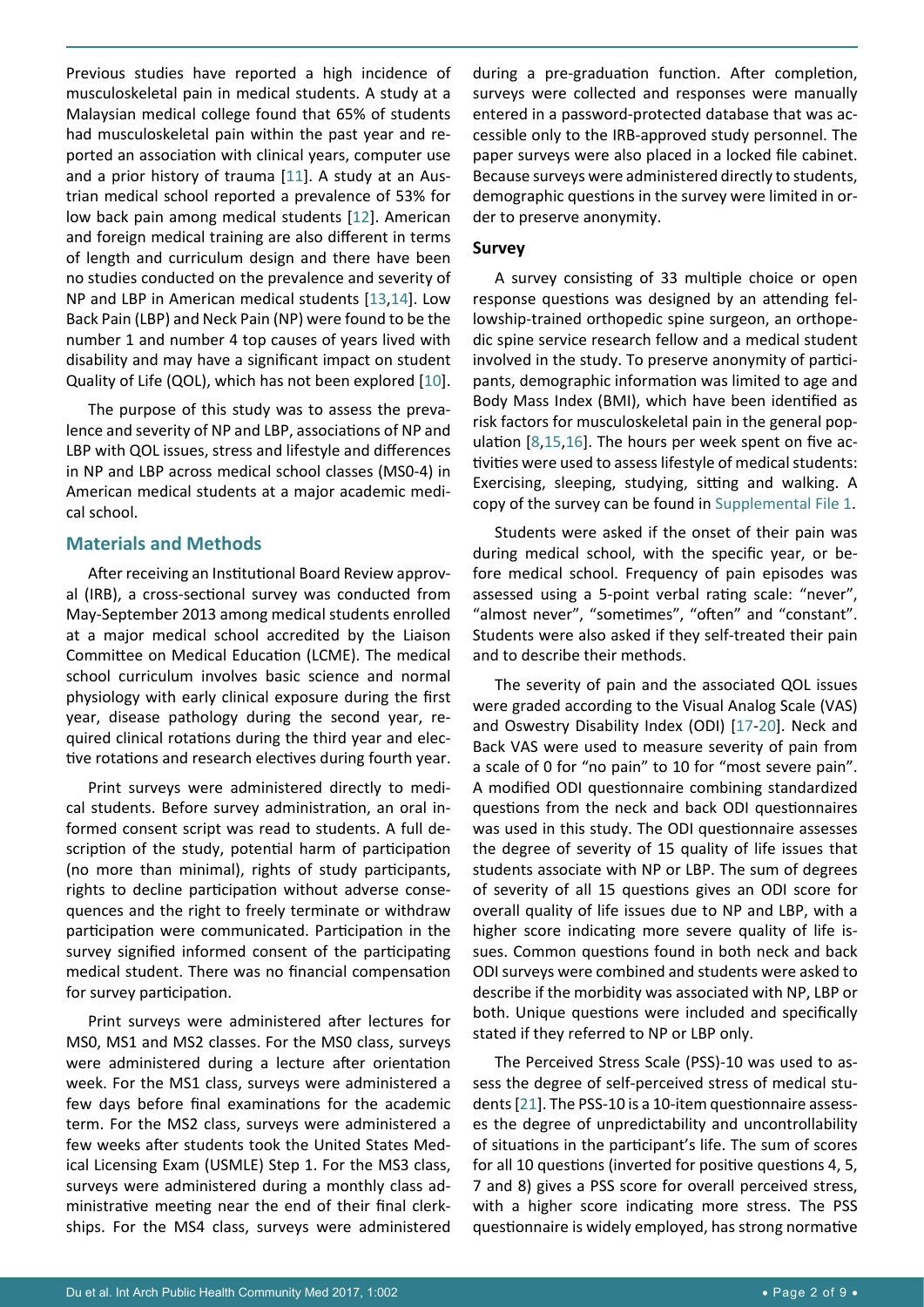data and strong reliability and validity [[22](#page-8-11),[23](#page-8-12)].

#### **Patient population**

Surveys were administered to a total of 221 students (out of 506 total enrolled; 44%), with a survey completion rate of 96% (210 out of 221 administered). There were 2 students that did not participate and 9 students that incompletely filled out the surveys. Completed surveys consisted of 78 MS0, 57 MS1, 45 MS2, 27 MS3 and 14 MS4 student responses.

#### **Statistical analysis**

Descriptive statistics were calculated as mean ± standard deviation. Hours spent per week on lifestyle activities and PSS-10 score were assessed for association with VAS neck, VAS back and ODI score using Pearson product-moment correlation coefficient. The association of moderate to severe NP (VAS neck ≥ 3), LBP (VAS back ≥ 3) and QOL issues (ODI ≥ 9) with BMI, lifestyle activities and PSS-10 score were assessed using independent samples t-tests.

Comparisons of VAS neck, VAS back and ODI across MS1-MS4 classes were performed using one-way Analysis of Variance (ANOVA). For exploratory purposes, one-way ANOVA was also performed to compare age, BMI, PSS-10 score and lifestyle activities. Multiple comparisons with Bonferroni post hoc tests were performed to limit Type 1 error. Two-tailed independent student's t-tests were used to compare VAS neck, VAS back and ODI scores of pre-medical MS0 students vs. MS1-MS4 students. For exploratory purposes, age, BMI, PSS-10 score and lifestyle activities were also compared by twotailed independent samples t-test.  $α = 0.05$  was considered statistically significant. Statistical analysis was performed using SPSS 20.0 (IBM, Armonk, New York).

Post-hoc power analyses were performed for ANOVA and independent samples t-test. Minimal Clinically Important Difference (MCID) scores, a minimal threshold of clinically meaningful improvement that is distinguished from statistically significant improvement, were utilized for VAS neck, VAS back and ODI to estimate the effect size for the power analysis [[24](#page-8-13),[25](#page-8-14)]. MCID values used in the power analysis were 2 points for VAS neck, 2 points for VAS back and 9 points for ODI [[26](#page-8-15),[27](#page-8-16)]. For PSS-10, a difference of 7 in score was used as a conservative estimate of effect size for the power analysis [\[23\]](#page-8-12). The results of the power analysis showed sufficient power ( $\beta$  > 0.80) to detect the MCID scores given the number of surveys completed for both ANOVA and independent samples t-tests.

#### **Results**

The average age of students was  $25.5 \pm 3.6$  years (range: 20-53 years). Average BMI of students was 22.9 ± 2.9 kg/m<sup>2</sup> (range: 18-38 kg/m<sup>2</sup>).

# **Neck pain and low back pain**

A total of 107 students reported NP, LBP, or both (51%). The overall prevalence of NP and LBP were 35% (74/210) and 47% (99/210), respectively. A total of 66 medical students reported both NP and LBP (31%). The overall VAS NP score was  $0.92 \pm 1.63$ . In students that complained of NP (VAS neck  $\geq$  1), the VAS score increased to 2.6  $\pm$  1.8 out of 10 (range: 1-7). There were 26 students (12%) who reported moderate to severe NP (VAS ≥ 3). The overall VAS LBP score was  $1.49 \pm 1.91$ . In students that complained of LBP (VAS back  $\geq$  1), the VAS score increased to 3.2  $\pm$  1.6 out of 10 (range: 1-8). There were 62 students (30%) who reported moderate to severe LBP (VAS ≥ 3). Of the 107 students with some degree of pain, 49 students reported self-treatment of NP or LBP (46%), while 58 students reported no self-treatment (54%).

Frequency of NP and LBP episodes was "never" for 81 students (39%), "almost never" for 41 students (20%), "sometimes" for 66 students (31%), "often" for 15 students (7%) and "constant" for 7 students (3%).

### **Quality of life**

Overall, the average ODI score was  $4.0 \pm 5.3$ . Among students who reported NP or LBP by VAS scores, the average ODI score was  $6.7 \pm 5.9$  (range: 0-33). There were 36 students (17%) who reported that NP and/or LBP had a moderate to severe effect on QOL (ODI ≥ 9). The most commonly reported QOL issue associated with NP was headache (n = 83), followed by pain during reading (n = 63). The most commonly reported QOL issue associated with LBP was pain exacerbated during standing (n  $= 60$ ), followed by pain exacerbated during sitting (n = 52). A breakdown of individual QOL issues is presented in [Table 1.](#page-2-0)

<span id="page-2-0"></span>**Table 1:** Quality of life issues associated with neck and lower back pain.

| <b>Quality of life</b><br>issue            | Associated area No. (%) <sup>a</sup> |          | Average<br>severityb |
|--------------------------------------------|--------------------------------------|----------|----------------------|
|                                            | Neck                                 | 28 (13%) | 0.18                 |
| Pain intensity                             | <b>Back</b>                          | 48 (23%) | 0.31                 |
| Personal care                              | Neck                                 | $3(1\%)$ | 0.01                 |
|                                            | Back                                 | 10(5%)   | 0.05                 |
|                                            | Neck                                 | 18 (9%)  | 0.10                 |
| Lifting                                    | <b>Back</b>                          | 38 (18%) | 0.24                 |
| Sleeping<br>Sitting<br>Standing<br>Walking | Neck                                 | 31 (15%) | 0.22                 |
|                                            | <b>Back</b>                          | 45 (21%) | 0.32                 |
|                                            | <b>Back</b>                          | 52 (25%) | 0.34                 |
|                                            | Back                                 | 60 (29%) | 0.38                 |
|                                            | Back                                 | 6(3%)    | 0.04                 |
| Social life                                | Back                                 | 13 (6%)  | 0.08                 |
| Traveling                                  | <b>Back</b>                          | 29 (14%) | 0.15                 |
| Reading                                    | <b>Neck</b>                          | 63 (30%) | 0.42                 |
| Headaches                                  | Neck                                 | 83 (40%) | 0.66                 |
| Concentration                              | Neck                                 | 40 (19%) | 0.26                 |
| Work                                       | <b>Neck</b>                          | 11 (5%)  | 0.07                 |
| Driving                                    | Neck                                 | 26 (12%) | 0.13                 |
| Recreation                                 | Neck                                 | 15 (7%)  | 0.08                 |

aNumber with some degree of disability (> 0); bDegree of severity ranged from 0-5, with 5 being most severe. Calculated for all responders, including those who reported severity of 0.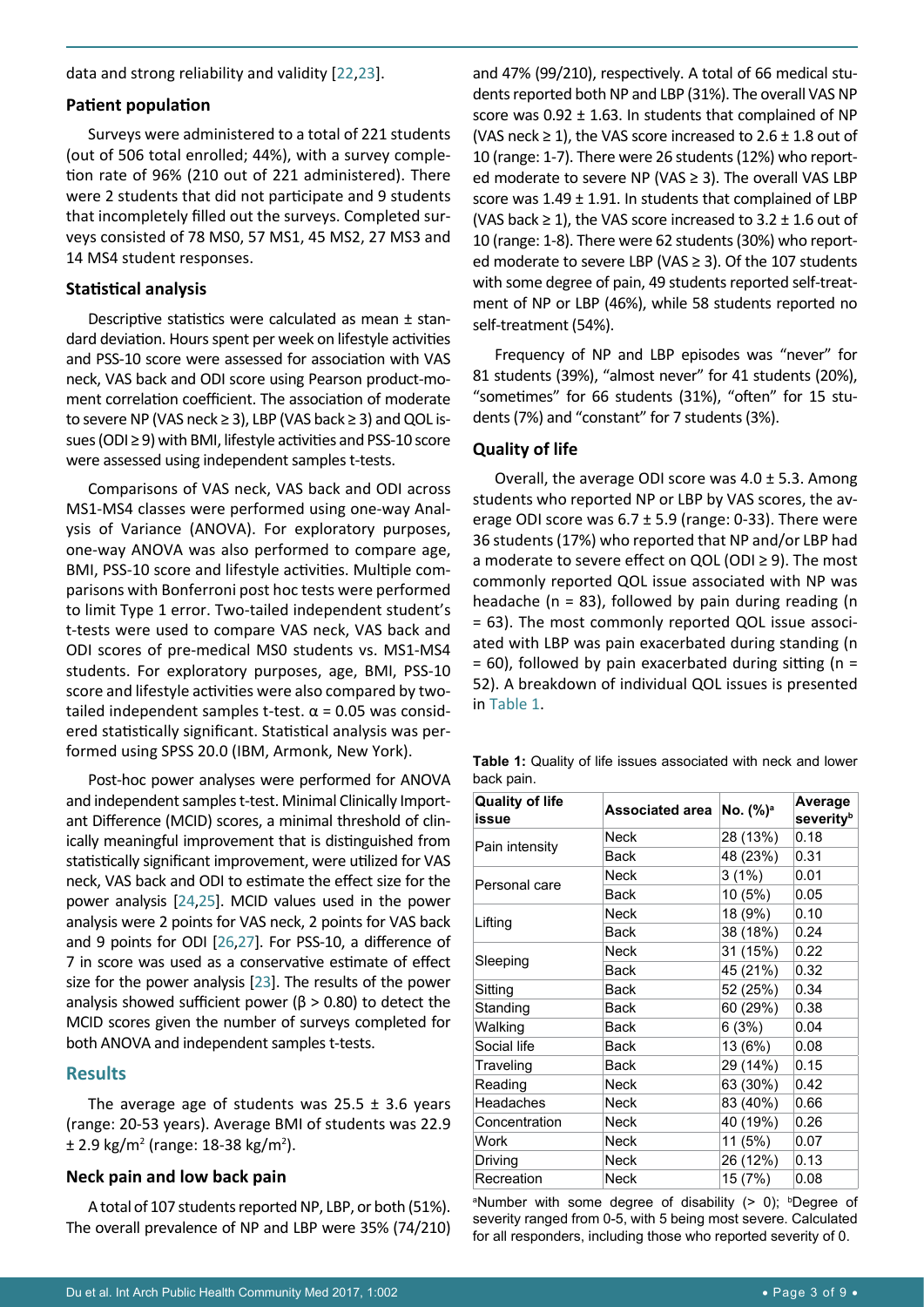|                       |                             |               | Pain scale                      |                      |                                 |                      |                          |                      |
|-----------------------|-----------------------------|---------------|---------------------------------|----------------------|---------------------------------|----------------------|--------------------------|----------------------|
|                       |                             |               | <b>VAS neck</b>                 |                      | <b>VAS back</b>                 |                      | <b>ODI</b>               |                      |
| Variable <sup>a</sup> |                             | No. responses | <b>Correlation</b> <sup>b</sup> | P-value <sup>b</sup> | <b>Correlation</b> <sup>b</sup> | P-value <sup>b</sup> | Correlation <sup>b</sup> | P-value <sup>b</sup> |
|                       | <b>Demographics</b>         |               |                                 |                      |                                 |                      |                          |                      |
|                       | Age                         | 210           | $-0.043$                        | 0.54                 | 0.097                           | 0.16                 | 0.126                    | 0.07                 |
|                       | <b>BMI</b>                  | 164           | 0.002                           | 0.98                 | 0.054                           | 0.49                 | 0.144                    | 0.07                 |
| <b>Stress</b>         |                             |               |                                 |                      |                                 |                      |                          |                      |
|                       | $ PSS-10 $                  | 210           | 0.097                           | 0.16                 | 0.105                           | 0.13                 | 0.145                    | 0.04                 |
|                       | <b>Lifestyle activities</b> |               |                                 |                      |                                 |                      |                          |                      |
|                       | Exercise                    | 206           | $-0.024$                        | 0.74                 | $-0.085$                        | 0.23                 | $-0.048$                 | 0.49                 |
|                       | Sleep                       | 207           | $-0.016$                        | 0.82                 | - 0.097                         | 0.17                 | $-0.138$                 | 0.05                 |
|                       | Study                       | 203           | 0.116                           | 0.10                 | 0.076                           | 0.28                 | 0.070                    | 0.32                 |
|                       | Sit                         | 200           | $-0.034$                        | 0.63                 | $-0.074$                        | 0.30                 | $-0.045$                 | 0.52                 |
|                       | Walk                        | 200           | 0.048                           | 0.50                 | 0.069                           | 0.33                 | 0.091                    | 0.20                 |

<span id="page-3-0"></span>**Table 2a:** Correlation between demographics, stress and lifestyle activities with pain scales.

ªBMI: Body Mass Index; PSS-10: Perceived Stress Scale-10; <sup>ь</sup>Calculated by Pearson product-moment correlation test.

#### **Lifestyle activities and stress**

Five typical lifestyle activities were assessed in the survey: Exercise (average: 4.6 ± 3.3 hours/week), sleep (average: 48.5  $\pm$  8.4 hours/week, study (average: 19.9  $\pm$ 17.3 hours/week), sit (average:  $41.0 \pm 21.0$  hours/week) and walk (average:  $9.9 \pm 7.8$  hours/week). There was a significant correlation between increased hours of sleep per week and a decreased ODI score ( $r = -0.138$ ,  $p =$ 0.05). The average PSS score was  $21.1 \pm 3.6$  (range: 12-31), with a significant correlation between an increased PSS score and an increased ODI score ( $r = 0.145$ ,  $p =$ 0.04). Pearson correlation coefficients for demographics, PSS score and lifestyle activities versus VAS neck, VAS back and ODI scores are presented in [Table 2a.](#page-3-0)

Compared to students with none to mild neck pain (VAS neck < 3), students with moderate to severe neck pain (VAS neck  $\geq$  3) had higher BMI (24.79  $\pm$  3.85 vs. 22.72  $\pm$  2.83, p = 0.02) and spent more hours per week walking (13.24 ± 9.11 vs. 9.37 ± 7.48 hours/week, p = 0.02). Compared to students with none to mild back pain (VAS back < 3), students with moderate to severe back pain (VAS back  $\geq$  3) had higher BMI (24.13  $\pm$  3.06 vs. 22.46  $\pm$  2.80, p = 0.002) and spent more hours per week walking (12.18 ± 8.43 vs. 8.86 ± 7.30 hours/week, p = 0.005), but spent fewer hours per week studying  $(12.98 \pm 14.93 \text{ vs. } 22.92 \pm 17.50 \text{ hours/week}, p < 0.001)$ and sitting (32.73 ± 19.17 vs. 44.50 ± 20.75 hours/week, p < 0.001). Compared to students with none to mild QOL issues (ODI < 9), students with moderate to severe QOL issues (ODI ≥ 9) spent fewer hours studying (13.54  $\pm$  15.58 vs. 21.21  $\pm$  17.43 hours/week, p = 0.02) and sitting (33.42  $\pm$  17.04 vs. 42.43  $\pm$  21.34 hours/week, p = 0.03) [\(Table 2b](#page-4-0)).

#### **Cross-class differences**

Of the 107 medical students who reported NP or LBP, 84 medical students (79%) began experiencing NP or LBP before medical school (average  $5.1 \pm 3.3$  years before medical school) and 23 medical students (21%) began experiencing NP or LBP during medical school. A comparison of VAS neck, VAS back and ODI scales across MS1-MS4 classes is presented in [Table 3a.](#page-5-0) There were no significant differences in VAS neck (p = 0.49), VAS back ( $p = 0.52$ ) or ODI ( $p = 0.264$ ) across classes.

The results of the comparison across MS1-MS4 in demographics, PSS-10 score and lifestyle activities are presented in [Table 3b](#page-5-1). In terms of demographics, there was a significant increase in age between MS1 and MS4 classes, from 25.05  $\pm$  3.28 to 27.07  $\pm$  2.06 (p = 0.02) and BMI between MS2 and MS3 classes, from 21.91 ± 2.25 to 24.20  $\pm$  2.65 (p = 0.005). There were no significant differences in PSS score across classes ( $p = 0.93$ ), but there were significant differences in individual PSS-10 questions. MS2 students felt "that things were going your way" (question 5) less often than MS4 students  $(2.37 \pm 0.86 \text{ vs. } 3.29 \pm 0.83, p = 0.003)$  and MS1 students  $(2.37 \pm 0.86 \text{ vs. } 3.07 \pm 0.73, \text{ p} < 0.001)$ . MS2 students felt that they "could not overcome difficulties" (question 10) more often than MS1 students  $(1.78 \pm 1.26 \text{ vs.})$ 1.04  $\pm$  0.91, p = 0.01). MS4 students felt more "on top of things" than MS2 students  $(3.21 \pm 0.80 \text{ vs. } 2.50 \pm 0.96)$ , p = 0.03). There were also significant differences in terms of lifestyle activities. MS4 students spent significantly less time studying than MS1 (5.21  $\pm$  6.51 hours/week vs. 30.41 ± 13.98 hours/week, p < 0.001), MS2 (5.21 ± 6.51 hours/week vs. 24.90  $\pm$  17.39 hours/week, p = 0.001) and MS3 students (5.21  $\pm$  6.51 hours/week vs. 21.32  $\pm$ 18.69 hours/week, p = 0.02). MS4 students spent significantly less time sitting than MS1 (25.93  $\pm$  11.38 hours/ week vs. 51.45 ± 19.49 hours/week, p < 0.001) and MS2 students (25.93 ± 11.38 hours/week vs. 49.05 ± 20.54 hours/week,  $p = 0.002$ ). MS3 student spent significantly more time walking than MS1 (15.05  $\pm$  10.52 hours/ week vs. 8.39  $\pm$  6.79 hours/week) and MS2 students (15.05 ± 10.52 hours/week vs. 7.12 ± 7.95 hours/week,  $p = 0.001$ ).

The pre-medical MS0 class, which has not begun the process of medical training, was compared to the MS1- MS4 classes in VAS neck, VAS back and ODI scales [\(Table](#page-5-2)  [4a\)](#page-5-2). There were no significant differences in VAS neck (p  $= 0.865$ ), VAS back (p  $= 0.828$ ), or ODI score (p  $= 0.944$ ) when comparing the MS0- versus the MS1-4 classes.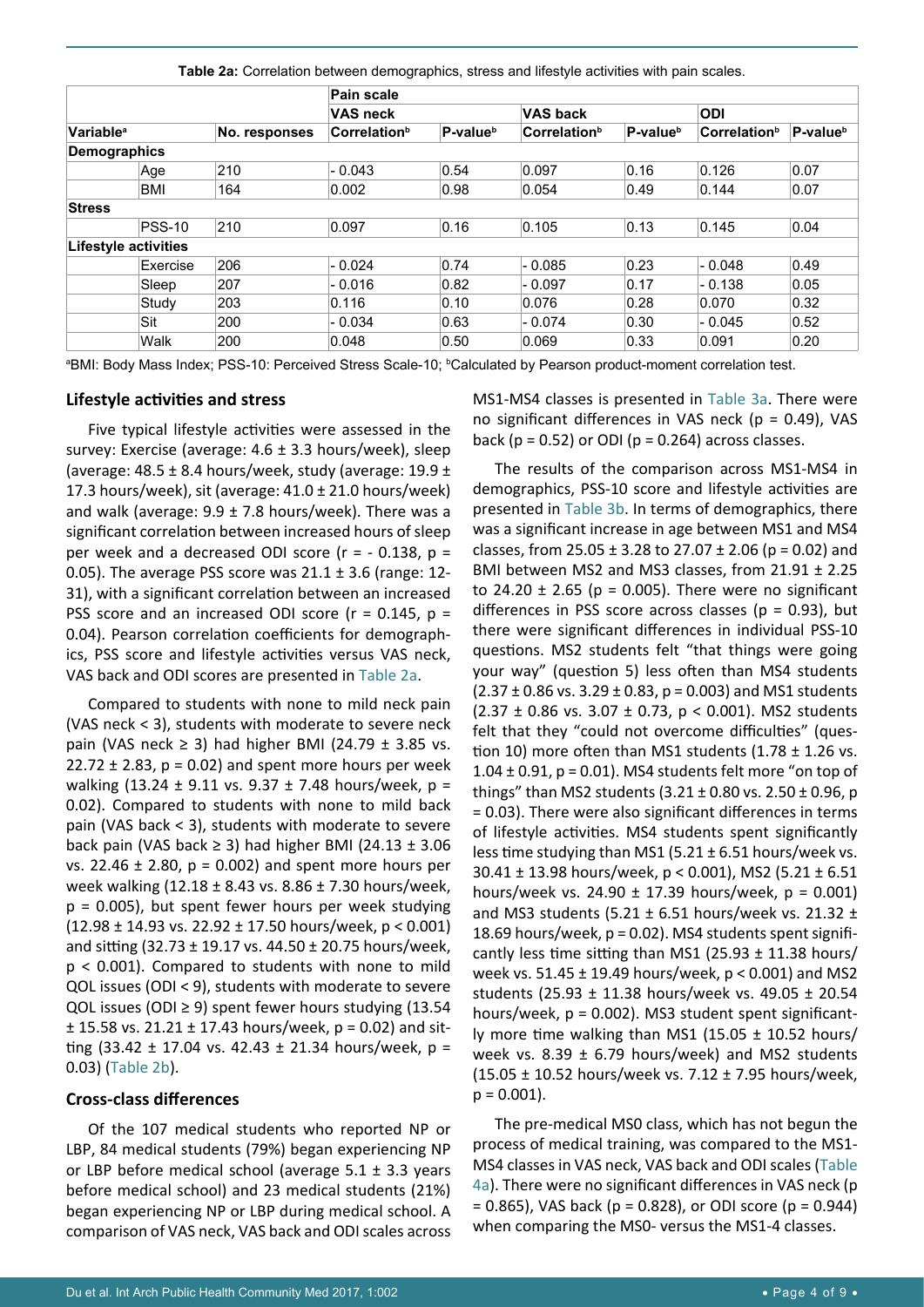<span id="page-4-0"></span>Table 2b: Comparison of activities, BMI and stress between patients with severe and mild pain. **Table 2b:** Comparison of activities, BMI and stress between patients with severe and mild pain.

|                       |                                    | Neck pain      |                   |                      |                             | Back pain     |                                                                                                                                                                                                       |                      |                     | Quality of life issues |                             |                      |                     |
|-----------------------|------------------------------------|----------------|-------------------|----------------------|-----------------------------|---------------|-------------------------------------------------------------------------------------------------------------------------------------------------------------------------------------------------------|----------------------|---------------------|------------------------|-----------------------------|----------------------|---------------------|
| Variable <sup>a</sup> |                                    | No. students   | Mean              | P-value <sup>b</sup> | $\mathbf{c}$<br>95% CI      | students<br>ġ | Mean                                                                                                                                                                                                  | P-value <sup>b</sup> | 95% CI <sup>c</sup> | students<br><u>ş</u>   | Mean                        | P-value <sup>b</sup> | 95% CI <sup>c</sup> |
| <b>IMB</b>            | None to mild <sup>d</sup>          | 153            | $22.72 \pm 2.83$  |                      |                             | 125           | $22.46 \pm 2.80$                                                                                                                                                                                      |                      |                     | 141                    | 2.82<br>$+1$<br>22.91       |                      |                     |
|                       | Moderate to<br>severe <sup>e</sup> | $\tilde{\tau}$ | $24.79 \pm 3.85$  | 0.02                 | 0.28<br>$-3.86,$            | 33            | $24.13 \pm 3.06$                                                                                                                                                                                      | 0.002                | $2.70, -0.62$       | 23                     | 3.66<br>$22.55 \pm$         | 0.59                 | 0.95, 1.67          |
| PSS-10                | None to mild <sup>®</sup>          | 184            | $21.20 \pm 3.62$  |                      |                             | 148           | 3.71<br>$\ddot{}$<br>21.41                                                                                                                                                                            |                      |                     | 174                    | 3.69<br>$21.26 \pm$         |                      |                     |
|                       | Moderate to<br>severe <sup>e</sup> | 26             | $20.38 \pm 3.46$  | 0.28                 | 2.30<br>$-0.67,$            | 8             | 3.24<br>$+1$<br>20.35                                                                                                                                                                                 | 0.05                 | $t - 0.01, 2.13$    | 36                     | 3.09<br>$20.33 \pm$         | 0.16                 | $-0.37, 2.22$       |
| Exercise              | None to mild <sup>d</sup>          | 181            | $4.56 \pm 3.20$   |                      |                             | 144           | 3.00<br>$4.50 \pm$                                                                                                                                                                                    |                      |                     | 171                    | 3.45<br>$4.64 \pm$          |                      |                     |
|                       | Moderate to<br>severe <sup>e</sup> | 25             | $5.26 \pm 3.77$   | 0.31                 | 0.67<br>$-2.08,$            | 8             | 3.86<br>$4.96 \pm$                                                                                                                                                                                    | 0.36                 | $-1.44, 0.52$       | 35                     | $4.63 \pm 2.30$             | 0.98                 | $-1.19, 1.22$       |
| Sleep                 | None to mild <sup>d</sup>          | $\frac{18}{1}$ | $48.88 \pm 7.89$  |                      |                             | 145           | $48.88 \pm 7.36$                                                                                                                                                                                      |                      |                     | 171                    | $48.25 \pm 8.63$            |                      |                     |
|                       | Moderate to<br>severe <sup>e</sup> | $\frac{8}{2}$  | $45.52 \pm 10.95$ | 0.06                 | $\frac{8}{2}$<br>$-0.8, 6.$ | 29            | $47.47 \pm 10.38$                                                                                                                                                                                     | 0.34                 | $-1.48, 4.30$       | 36                     | 49.44 ± 7.08                | 0.44                 | $-4.23, 1.83$       |
| Study                 | None to mild <sup>d</sup>          | 178            | $20.63 \pm 17.27$ |                      |                             | 141           | $22.92 \pm 17.50$                                                                                                                                                                                     |                      |                     | 168                    | $\pm$<br>17.43<br>21.21     |                      |                     |
|                       | Moderate to<br>severe <sup>e</sup> | 25             | $14.60 \pm 17.24$ | 0.10                 | 13.30<br>$-1.24,$           | 8             | $12.98 \pm 14.93$                                                                                                                                                                                     | 0.001                | 4.90, 14.97         | 35                     | $\pm$<br>$13.54$ :<br>15.58 | 0.02                 | 1.39, 13.94         |
| 5i                    | None to mild <sup>d</sup>          | 176            | $41.61 \pm 21.36$ |                      |                             | 141           | $44.50 \pm 20.75$                                                                                                                                                                                     |                      |                     | 169                    | $\pm$<br>42.43<br>21.34     |                      |                     |
|                       | Moderate to<br>severe®             | $\overline{2}$ | $36.70 \pm 17.47$ | 0.28                 | 13.90<br>$-4.08,$           | 59            | ± 19.17<br>32.73.                                                                                                                                                                                     | 0.001                | 5.57, 17.98         | ᢌ                      | $\pm$<br>33.42              | 0.03                 | 1.01, 17.00         |
| Walk                  | None to mild <sup>d</sup>          | 175            | $9.37 \pm 7.48$   |                      |                             | 140           | 7.30<br>$8.86 \pm$                                                                                                                                                                                    |                      |                     | 168                    | $9.05 \pm 7.43$             |                      |                     |
|                       | Moderate to<br>severe <sup>e</sup> | 25             | $13.24 \pm 9.11$  | 0.02                 | 0.62<br>$-7.11, -$          | 8             | ± 8.43<br>12.18                                                                                                                                                                                       | 0.005                | $-5.65, -1.00$      | 32                     | $11.72 \pm 9.36$            | 0.14                 | 5.17, 0.73          |
|                       |                                    |                |                   |                      |                             |               | BMI: Body Mass Index; PSS-10: Perceived Stress Scale-10; <sup>p</sup> Calculated by independent samples t-test; °95% Confidence interval of the difference of the means; ªNone to mild was defined as |                      |                     |                        |                             |                      |                     |

VAS < 3 for neck and back pain, ODI < 9 for quality of life issues; <sup>e</sup>Moderate to severe was defined as VAS ≥ 3 for neck and back pain, ODI ≥ 9 for quality of life issues. VAS < 3 for neck and back pain, ODI < 9 for quality of life issues; <sup>e</sup>Moderate to severe was defined as VAS ≥ 3 for neck and back pain, ODI ≥ 9 for quality of life issues.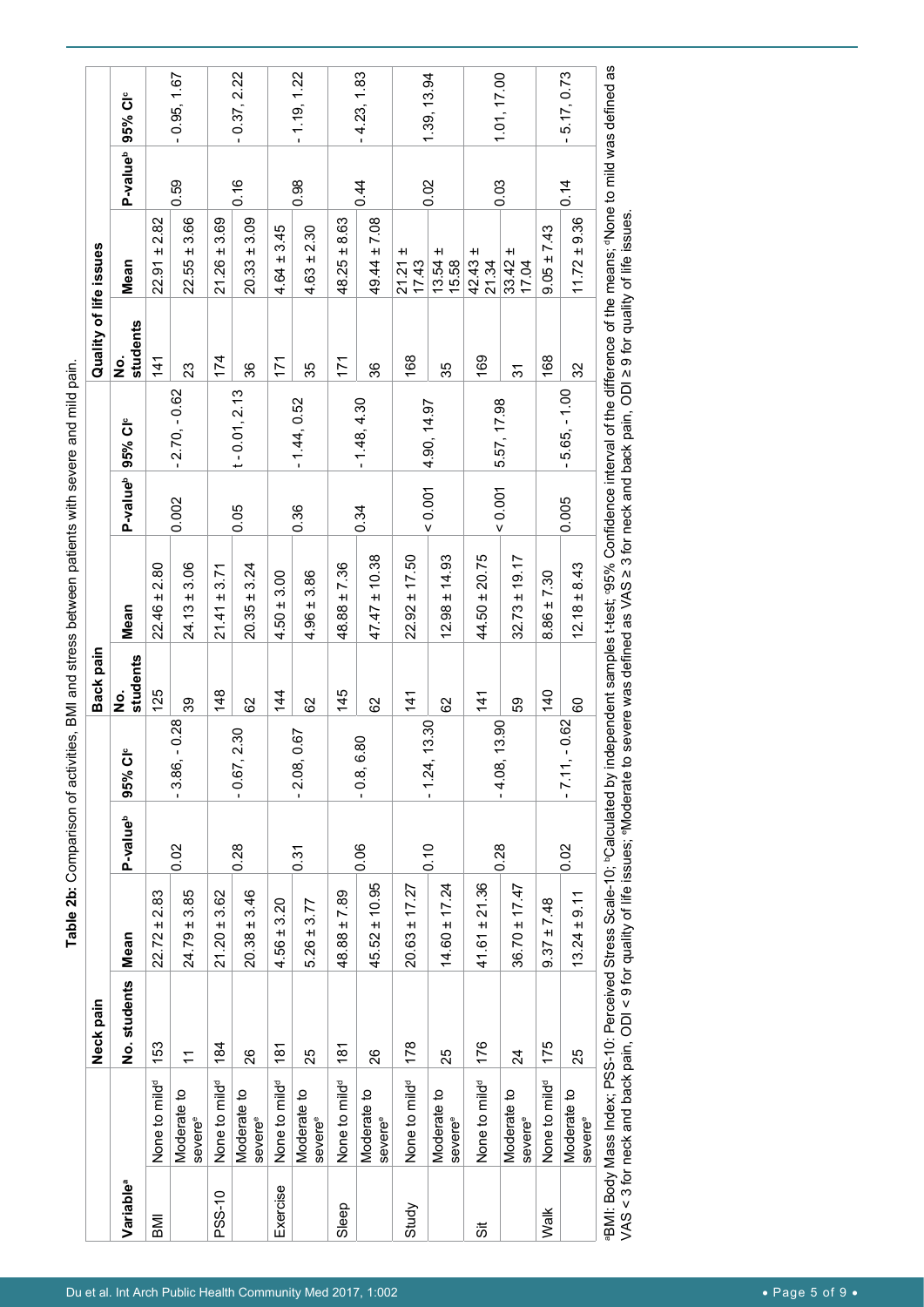#### <span id="page-5-0"></span>**Table 3a:** Comparison of pain scales by medical school class.

|                                |               |                  | Medical school class |                 |                 |                      |  |
|--------------------------------|---------------|------------------|----------------------|-----------------|-----------------|----------------------|--|
| <b>Pain scale</b> <sup>a</sup> | No. responses | MS <sub>1</sub>  | MS <sub>2</sub>      | MS3             | MS4             | P-value <sup>b</sup> |  |
| VAS neck                       | 135           | $1.09 \pm 1.77$  | $0.61 \pm 1.00$      | $1.04 \pm 1.66$ | $1.07 \pm 2.06$ | 0.49                 |  |
| VAS back                       | 135           | $1.56 + 1.77$    | $1.12 \pm 1.57$      | $1.70 + 2.12$   | $1.71 \pm 2.13$ | 0.52                 |  |
| <b>ODI</b>                     | 135           | $ 4.58 \pm 5.97$ | $3.15 \pm 3.94$      | $4.96 \pm 4.28$ | $2.57 \pm 3.86$ | 0.26                 |  |

a VAS: Visual Analog Scale; ODI: Oswestery Disability Index; b Calculated by ANOVA.

<span id="page-5-1"></span>**Table 3b:** Comparison of demographic, stress and lifestyle factors by medical school class.

|                                    |               | <b>Medical school class</b> |                   |                   |                   |                       |
|------------------------------------|---------------|-----------------------------|-------------------|-------------------|-------------------|-----------------------|
| <b>Variable<sup>a</sup></b>        | No. responses | MS <sub>1</sub>             | MS <sub>2</sub>   | MS <sub>3</sub>   | MS4               | P-value <sup>b</sup>  |
| Demographic                        |               |                             |                   |                   |                   |                       |
| Age                                | 135           | $25.05 \pm 3.28$            | $26.27 \pm 3.17$  | $26.96 \pm 2.48$  | $27.07 \pm 2.06$  | 0.02                  |
| <b>BMI</b>                         | 126           | $22.51 \pm 3.01$            | $21.91 \pm 2.25$  | $24.20 \pm 2.65$  | $24.15 \pm 3.33$  | 0.005c                |
| <b>Stress</b>                      |               |                             |                   |                   |                   |                       |
| <b>PSS-10</b>                      | 135           | $21.37 \pm 3.74$            | $21.61 \pm 4.49$  | $21.52 \pm 2.74$  | $22.14 \pm 3.84$  | 0.93                  |
| <b>Breakdown of PSS</b>            |               |                             |                   |                   |                   |                       |
| Felt upset                         | 135           | $1.49 \pm 0.89$             | $1.61 \pm 0.95$   | $1.74 \pm 0.92$   | $1.36 \pm 1.01$   | 0.58                  |
| Felt unable to control             | 135           | $1.32 \pm 0.95$             | $1.63 \pm 1.04$   | $1.65 \pm 1.07$   | $1.36 \pm 1.45$   | 0.39                  |
| Felt stressed                      | 135           | $2.47 \pm 1.00$             | $2.49 \pm 1.03$   | $2.61 \pm 0.078$  | $2.07 \pm 1.38$   | 0.47                  |
| Felt confident                     | 135           | $3.25 \pm 0.89$             | $2.98 \pm 0.80$   | $3.04 \pm 0.82$   | $2.86 \pm 1.17$   | 0.33                  |
| Felt things were<br>going your way | 135           | $3.07 \pm 0.73$             | $2.37 \pm 0.86$   | $2.57 \pm 0.99$   | $3.29 \pm 0.83$   | < 0.001 <sup>d</sup>  |
| Felt unable to cope                | 135           | $1.53 \pm 1.40$             | $1.88 \pm 1.10$   | $1.52 \pm 0.95$   | $2.00 \pm 1.47$   | 0.37                  |
| Felt able to control               | 135           | $2.84 \pm 0.98$             | $2.66 \pm 0.76$   | $2.74 \pm 1.01$   | $3.36 \pm 0.74$   | 0.10                  |
| Felt on top of things              | 135           | $2.88 \pm 0.89$             | $2.50 \pm 0.96$   | $2.52 \pm 0.85$   | $3.21 \pm 0.80$   | 0.03                  |
| Felt angered                       | 135           | $1.49 \pm 0.87$             | $1.85 \pm 1.04$   | $1.87 \pm 1.01$   | $1.36 \pm 0.84$   | 0.11                  |
| Felt could not<br>overcome         | 135           | $1.04 \pm 0.91$             | $1.78 \pm 1.26$   | $1.26 \pm 1.01$   | $1.29 \pm 1.27$   | 0.01 <sup>e</sup>     |
| Lifestyle activities               |               |                             |                   |                   |                   |                       |
| Exercise                           | 132           | $4.53 \pm 3.14$             | $3.56 \pm 2.16$   | $4.13 \pm 2.90$   | $4.04 \pm 1.74$   | 0.39                  |
| Sleep                              | 132           | $48.00 \pm 6.37$            | $49.37 \pm 9.17$  | $46.04 \pm 8.16$  | $49.07 \pm 7.40$  | 0.41                  |
| Study                              | 131           | $30.41 \pm 13.98$           | $24.90 \pm 17.39$ | $21.32 \pm 18.69$ | $5.21 \pm 6.51$   | $< 0.00$ <sup>f</sup> |
| Sit                                | 130           | $51.45 \pm 19.49$           | $49.05 \pm 20.54$ | $36.09 \pm 25.95$ | $25.93 \pm 11.38$ | $< 0.00$ <sup>g</sup> |
| Walk                               | 129           | $8.39 \pm 6.79$             | $7.12 \pm 7.95$   | $15.05 \pm 10.52$ | $9.21 \pm 6.02$   | 0.002 <sup>h</sup>    |

ªBMI: Body Mass Index; PSS-10: Perceived Stress Scale-10; <sup>b</sup>P-value comparing medical school classes by ANOVA; <sup>c</sup>MS2 and MS3 (p = 0.01); ªMS4 and MS2 (p = 0.003), MS2 and MS1 (p < 0.001); ªMS2 and MS1 (p = 0.006); 'MS4 and MS1 (p < 0.001), MS4 and MS2 (p = 0.001), MS4 and MS3 (p = 0.02); 9MS4 and MS1 (p < 0.001), MS4 and MS2 (p = 0.002); ʰMS3 and MS1 (p  $= 0.006$ ), MS3 and MS2 ( $p = 0.001$ ).

<span id="page-5-2"></span>**Table 4a:** Comparison of pain scales between MS0 and MS1-4 Classes.

|                 |               | Medical school class |                 |         |                      |
|-----------------|---------------|----------------------|-----------------|---------|----------------------|
| <b>Variable</b> | No. responses | <b>MSO</b>           | <b>MS1-4</b>    | 95% Cla | P-value <sup>b</sup> |
| VAS neck        | 210           | $0.89 \pm 1.71$      | $0.93 \pm 1.58$ | $-0.92$ | 0.87                 |
| VAS back        | 210           | $1.53 \pm 2.08$      | $1.47 \pm 1.81$ | $-1.08$ | 0.83                 |
| <b>ODI</b>      | 210           | $ 4.05 \pm 5.78 $    | $4.00 \pm 4.97$ | - 2.99  | 0.94                 |

ª95% confidence interval of the difference of the means between MS0 and MS1-4 classes; <sup>b</sup>Calculated by independent samples t-test.

The results of the comparison between MS0 and MS1- 4 classes in demographics, PSS-10 score and lifestyle activities are presented in [Table 4b](#page-6-0). In terms of demographics, the MS0 class was significantly younger than the MS1- MS4 classes (24.65 ± 4.28 years vs. 25.96 ± 3.10 years, p = 0.012). The MS0 class also had a lower average PSS-10 score compared to the MS1-4 classes (20.29  $\pm$  3.04 vs. 21.55  $\pm$  3.82, p = 0.015). The MS0 class felt "upset" (question 1) less often than the MS1-4 classes  $(1.19 \pm 0.82 \text{ vs.})$ 1.56  $\pm$  0.92, p = 0.004), felt "stressed" (question 3) less often than the MS1-4 classes  $(1.84 \pm 0.93 \text{ vs. } 2.46 \pm 1.02)$ , p < 0.001), felt "things were going your way" (question 5) more often than the MS1-4 classes (3.15  $\pm$  0.73 vs. 2.79  $\pm$  0.89,  $p = 0.004$ ), felt "on top of things" (question 8) more often than the MS1-4 classes  $(3.00 \pm 0.81 \text{ vs. } 2.74 \pm 0.92)$ , p = 0.04), felt "angered" (question 9) less often than the MS1-4 classes (1.29  $\pm$  1.01 vs. 1.65  $\pm$  0.96, p = 0.01) and felt "unable to overcome difficulties" (question 10) less often than the MS1-4 classes  $(0.68 \pm 0.87 \text{ vs. } 1.33 \pm 1.11)$ , p < 0.001). In terms of lifestyle activities, the MS0 class spent more time exercising  $(5.55 \pm 3.95$  hours/week vs. 4.13  $\pm$  2.71 hours/week, p = 0.003) and less time studying (11.40 ± 14.61 hours/week vs. 24.55 ± 16.99 hours/ week,  $p < 0.001$ ) and sitting (32.94  $\pm$  16.24 hours/week vs. 45.38 ± 21.94 hours/week, p < 0.001) than their MS1- 4 counterparts.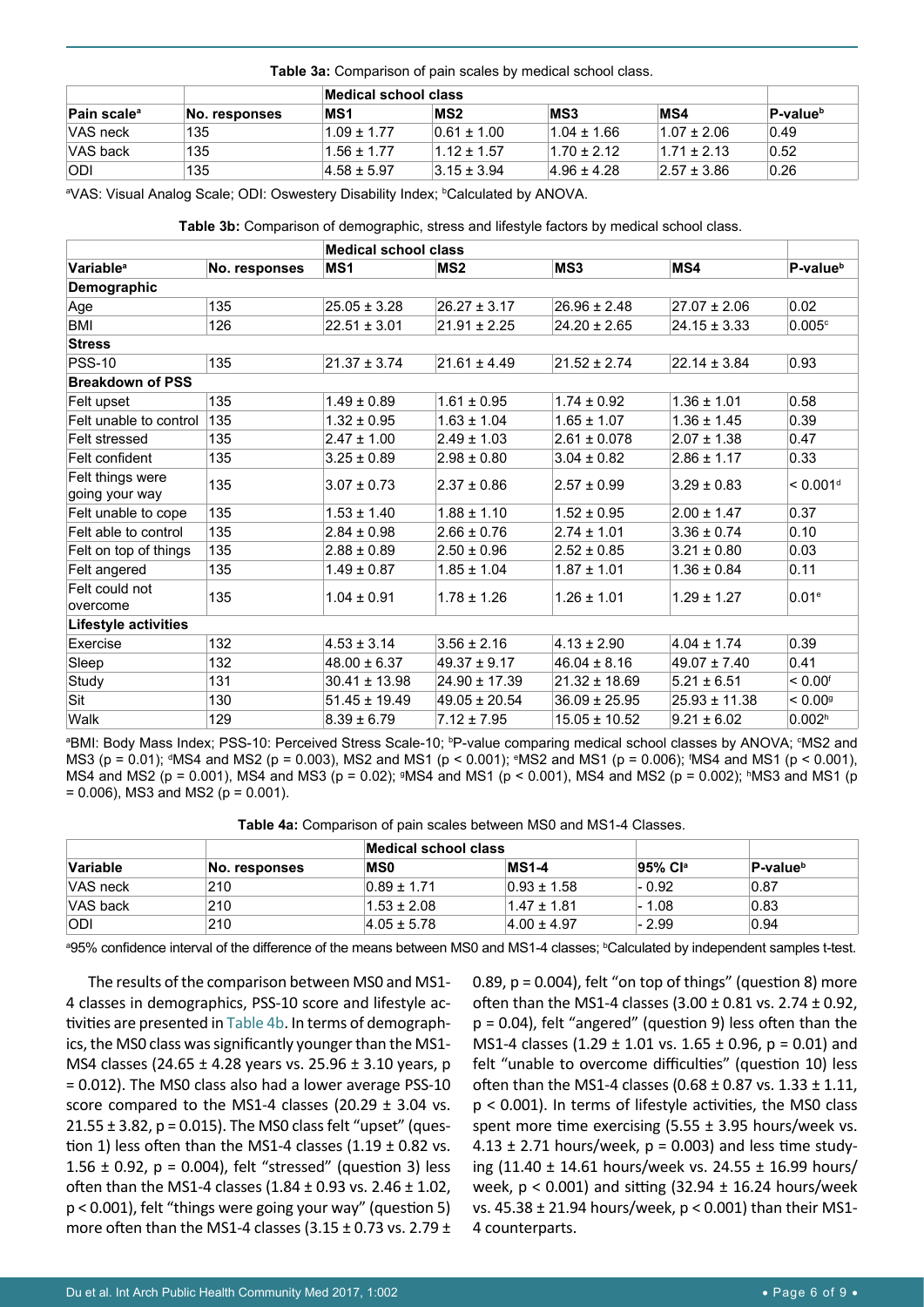<span id="page-6-0"></span>**Table 4b:** Comparison of demographic, stress and lifestyle factors between MS0 and MS1-4 Classes.

|                                 |               | <b>Medical school class</b> |                   |                |                      |  |  |  |
|---------------------------------|---------------|-----------------------------|-------------------|----------------|----------------------|--|--|--|
| Variable                        | No. responses | <b>MSO</b>                  | <b>MS1-4</b>      | 95% Cla        | P-value <sup>b</sup> |  |  |  |
| Demographic                     |               |                             |                   |                |                      |  |  |  |
| Age                             | 210           | $24.65 \pm 4.28$            | $25.96 \pm 3.10$  | 0.29, 2.31     | 0.01                 |  |  |  |
| BMI                             | 164           | $23.03 \pm 3.15$            | $22.81 \pm 2.89$  | $-1.29, 0.86$  | 0.69                 |  |  |  |
| <b>Stress</b>                   |               |                             |                   |                |                      |  |  |  |
| <b>PSS-10</b>                   | 210           | $20.29 \pm 3.04$            | $21.55 \pm 3.82$  | 0.24, 2.27     | 0.02                 |  |  |  |
| <b>Breakdown of PSS</b>         |               |                             |                   |                |                      |  |  |  |
| Felt upset                      | 210           | $1.19 \pm 0.82$             | $1.56 \pm 0.92$   | 0.12, 0.62     | 0.004                |  |  |  |
| Felt unable to control          | 210           | $1.27 \pm 0.98$             | $1.47 \pm 1.06$   | $-0.84, 0.50$  | 0.16                 |  |  |  |
| Felt stressed                   | 210           | $1.84 \pm 0.93$             | $2.46 \pm 1.02$   | 0.34, 0.90     | < 0.001              |  |  |  |
| Felt confident                  | 210           | $3.20 \pm 0.87$             | $3.09 \pm 0.89$   | $-0.36, 0.14$  | 0.39                 |  |  |  |
| Felt things were going your way | 210           | $3.15 \pm 0.73$             | $2.79 \pm 0.89$   | $-0.59, -0.12$ | 0.004                |  |  |  |
| Felt unable to cope             | 210           | $1.71 \pm 1.36$             | $1.68 \pm 1.26$   | $-0.39, 0.34$  | 0.89                 |  |  |  |
| Felt able to control            | 210           | $2.97 \pm 0.85$             | $2.82 \pm 0.91$   | $-0.40, 0.10$  | 0.24                 |  |  |  |
| Felt on top of things           | 210           | $3.00 \pm 0.81$             | $2.74 \pm 0.92$   | $-0.51, -0.01$ | 0.04                 |  |  |  |
| Felt angered                    | 210           | $1.29 \pm 1.01$             | $1.65 \pm 0.96$   | 0.08, 0.64     | 0.01                 |  |  |  |
| Felt could not overcome         | 210           | $0.68 \pm 0.87$             | $1.33 \pm 1.11$   | 0.37, 0.92     | < 0.001              |  |  |  |
| Lifestyle activities            |               |                             |                   |                |                      |  |  |  |
| Exercise                        | 206           | $5.55 \pm 3.95$             | $4.13 \pm 2.71$   | $-2.34, -0.51$ | 0.003                |  |  |  |
| Sleep                           | 207           | $48.94 \pm 9.48$            | $48.18 \pm 7.70$  | $-3.15, 1.63$  | 0.53                 |  |  |  |
| Study                           | 203           | $11.40 \pm 14.61$           | $24.55 \pm 16.99$ | 8.46, 17.83    | < 0.001              |  |  |  |
| Sit                             | 200           | $32.94 \pm 16.24$           | $45.38 \pm 21.94$ | 7.05, 17.84    | < 0.001              |  |  |  |
| Walk                            | 200           | $10.99 \pm 6.89$            | $9.23 \pm 8.19$   | $-4.02, 0.50$  | 0.13                 |  |  |  |

ª95% confidence interval of the difference of the means between MS0 and MS1- 4 classes; <sup>b</sup>Calculated by independent samples t-test.

#### **Discussion**

The association between psychological stress and musculoskeletal pain in healthcare professionals has been well documented [[7](#page-8-21),[28](#page-8-22)]. The high prevalence of psychological stress in medical students and its consequences on mental health have been reported [[29](#page-8-23)-[31](#page-8-24)]. Moroder, et al. and Alshagga, et al. found a high prevalence of NP and LBP in Austrian (53.4%) and Malaysian (65.1%) medical students, respectively [[11](#page-8-7),[12](#page-8-8)]. However, there is a paucity of literature on the characteristics of musculoskeletal pain in students attending United States medical colleges.

The results of this present study show that there is a high prevalence of NP and LBP (54%) that occurred with regular frequency in medical students at a LCME accredited American medical school. In a study on the general U.S. population, Strine, et al. reported a LBP prevalence of 15.0-15.9% and NP prevalence 1.8-3.7% in people ages 18-34 [\[32\]](#page-8-25). Compared to the general population, we found a high prevalence of NP and LBP in medical students. Common QOL issues reported by students to be associated with neck and back pain include headaches and pain during reading, standing and sitting. There was also a high prevalence of students with moderate to severe NP (12%) and LBP (30%), which was associated with fewer hours per week studying. A study by Nolet, et al. reported an association of worsening neck pain with poorer physical health-related quality of life, while a study by Mesas, et al. reported higher work absenteeism in patients with chronic pain that were stronger in younger patients compared to older patients [\[33](#page-8-26),[34\]](#page-8-27). Musculoskeletal pain

in medical students may be associated with worse academic performance in medical students and should be further explored. Ergonomic training has been shown to be effective for improving musculoskeletal pain in a study by Kajiki, et al. [[35\]](#page-8-17). Efforts to improve education on the prevalence and impact of musculoskeletal pain in the axial skeleton may improve understanding, prevention and treatment of NP and LBP in American medical students.

There is interest in identifying potentially modifiable risk factors for musculoskeletal pain. Karahan, et al. reported age, female gender, smoking, occupation, perceived stress and heavy lifting as significant independent risk factors for low back pain in hospital staff [\[36\]](#page-8-18). This present study found an association between increased PSS score and increased ODI score. Increased sleep was found to be associated with a lower ODI score. In the American residency system, there has been significant interest in the impact of the 2011 work hour restrictions, which were implemented with the goal of improved education, patient care and quality of life [\[37\]](#page-8-19). Drolet, et al. reported that 57.8% of surgical residents reported no change in amount of rest with the implementation of duty hours while Auger, et al. reported improved sleep but also increased stress among pediatric interns [\[37](#page-8-19),[38](#page-8-20)]. While there is limited literature on the impact of work hour restrictions on physical well-being, our study suggests that increased sleep may be associated with decreased musculoskeletal pain. The impact of the 2011 work hour restrictions on musculoskeletal pain among medical trainees should be further explored.

The pain scales did not vary significantly across MS1- MS4 classes in this present study. The authors hypothe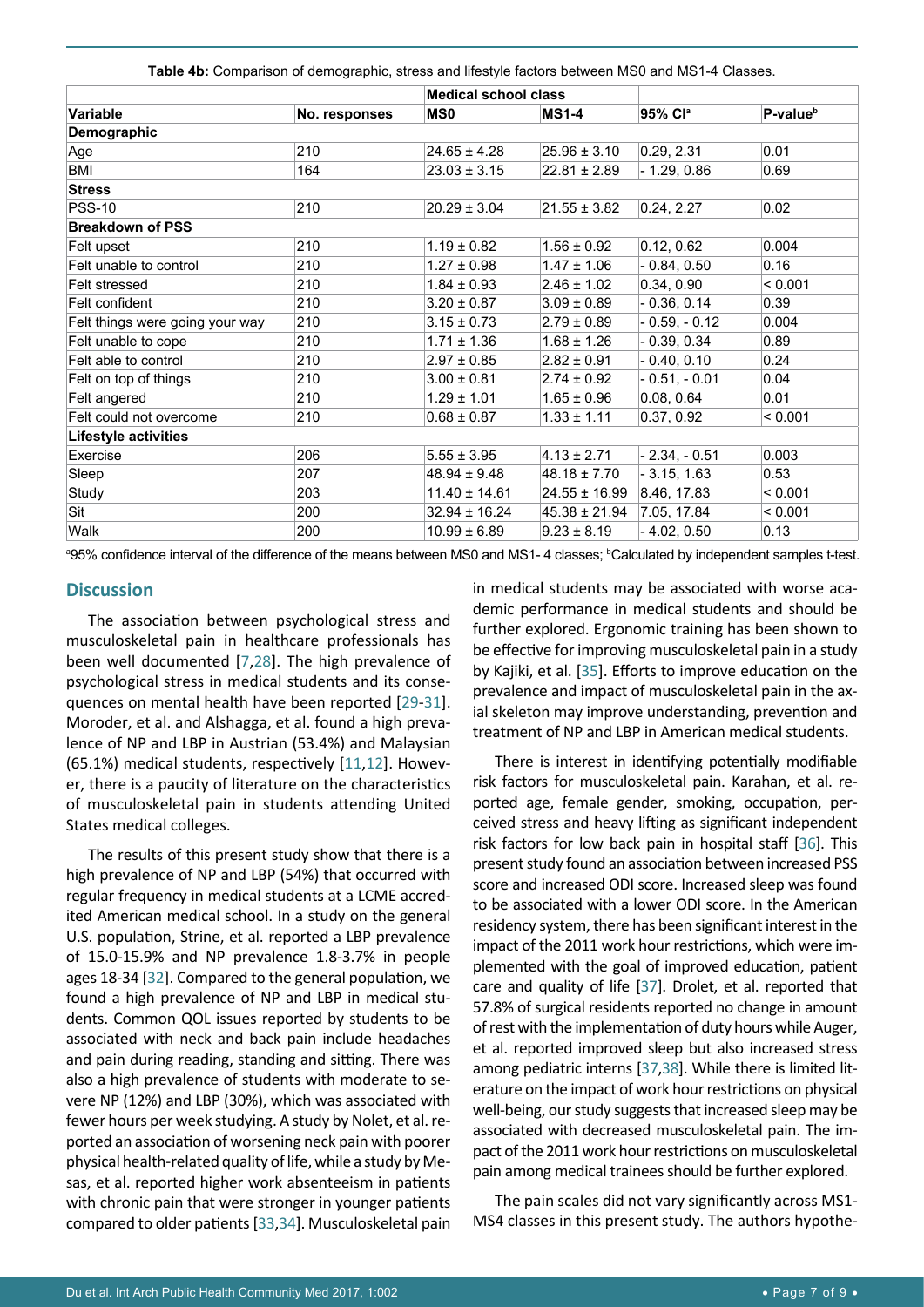sized that there would be a concomitant increase in NP and LBP during progression through medical school due to stress and lifestyle factors. Interestingly, we found that a larger proportion of students experienced an initial onset of neck or back pain before medical school than during medical school (84 vs. 23). There were no significant differences in NP or LBP between pre-medical and medical students, despite significant statistical differences in lifestyle and stress. There is growing data that degenerative spine conditions are genetic and start early in life, with potential genetic contributions combined with environmental factors [\[39\]](#page-8-31). One study in 1983 on the general population reported an average PSS-10 score of  $14.2 \pm 6.2$  for 649 participants between ages 18-29, while a more recent study on the general population in 2009 reported an average PSS-10 of 16.78 and 17.46 for participants of age < 25 and ages 25-34 respectively, which is markedly lower than the average score of 20.29 ± 3.04 found in MS0 21.55 ± 3.82 in MS1- 4 students in this present study [[22](#page-8-11),[23\]](#page-8-12). These findings may reflect the high stress environment of medical education that begins as early as pre-medical studies due to the competitiveness of medical school admissions [\[40](#page-8-32)]. A prospective study tracking a class of medical students through the 4 years of school may help elucidate the impact of medical school on neck and back pain.

Older age has been reported to be an important contributing factor for back pain [[41](#page-8-33)]. Recent trends towards non-traditional medical students may result in increases in the average age of the class [\[42\]](#page-8-34). In this present study, the average age of the incoming MS0 class was 24.6  $\pm$  4.2 years, with the oldest student being 53-years-old. Changing medical student demographics will pose novel challenges for college administrators. Older age and marital status may result in a higher prevalence of musculoskeletal symptoms.

The course of medical school, with its physical and mental demands on trainees, may impact musculoskeletal pain. The American medical school is typically structured as 1.5-2 years of pre-clinical coursework consisting primarily of lecture and laboratory based learning, while the latter 2-2.5 years consist of clinical clerkships on the wards of a hospital [\[43](#page-8-35)]. The rigor of the clinical clerkship years may contribute to the increase in BMI from MS3 and MS4 classes compared to the MS1-2 classes. Interestingly, the MS2 class reported having the most stress with regards to the PSS-10 scale compared to all other classes. MS2 students take the Step 1 of the United States Medical Licensing Exam at the end of the year, of which their performance has a significant impact on their ability to apply for certain medical subspecialties. This study was performed soon after students took this exam, which may have impacted their responses to this survey. MS4 students reported significantly less time studying, sitting and walking than their counterparts. MS4 students did not have clinical duties at the time of the survey administration as they were preparing for

graduation, which may have impacted these findings. Further study should include a longitudinal study on NP and LBP in a cohort of medical students as they progress through medical school.

Limitations of the present study included a sampling bias, as only students who attended lectures and social functions were recruited [[44\]](#page-8-28). However, this approach yielded a very high response rate (96%) and reduces responder bias. Self-reporting of pain and disability in preceding years may have introduced recall bias. A larger proportion of the study sample was composed of students in the pre-clinical, predominantly sedentary years (MS0-MS2) than the more active clinical years (MS3- MS4). However, we did not find a significant correlation between increased time sitting and NP or LBP, which concurs with previously reported findings [[12](#page-8-8)[,45](#page-8-29),[46\]](#page-8-30). Fewer survey responses from MS3 and MS4 students may introduce bias to findings on when students first began to experience NP or LBP. There were modifications to the PSS-10 and ODI surveys that were designed for the purpose of this study, including modifications of format and certain questions. This may limit the comparability of this study to others that use these survey instruments.

In conclusion, there was a high prevalence of relatively mild NP and LBP in medical students. Students experienced NP and LBP on a relatively frequent basis, with headaches and pain exacerbated while standing being the most frequently associated QOL issues. Increased sleep and decreased stress were weakly associated with decreased QOL issues associated with NP and LBP. Education on ergonomics and other factors may help improve the musculoskeletal health of medical trainees.

# **Conflict of Interest**

The authors have no conflicts of interest to disclose related to the content of the present manuscript.

#### **References**

- <span id="page-7-0"></span>1. [Guthrie E, Black D, Bagalkote H, Shaw C, Campbell M, et](https://www.ncbi.nlm.nih.gov/pubmed/9764076)  [al. \(1998\) Psychological stress and burnout in medical stu](https://www.ncbi.nlm.nih.gov/pubmed/9764076)[dents: A five-year prospective longitudinal study. J R Soc](https://www.ncbi.nlm.nih.gov/pubmed/9764076)  [Med 91: 237-243.](https://www.ncbi.nlm.nih.gov/pubmed/9764076)
- 2. [Hafferty FW, Franks R \(1994\) The hidden curriculum, eth](https://www.ncbi.nlm.nih.gov/pubmed/7945681)[ics teaching and the structure of medical education. Acad](https://www.ncbi.nlm.nih.gov/pubmed/7945681)  [Med 69: 861-871.](https://www.ncbi.nlm.nih.gov/pubmed/7945681)
- 3. [Mosley TH, Perrin SG, Neral SM, Dubbert PM, Grothues](https://www.ncbi.nlm.nih.gov/pubmed/8074778)  [CA, et al. \(1994\) Stress, coping and well-being among](https://www.ncbi.nlm.nih.gov/pubmed/8074778)  [third-year medical students. Acad Med 69: 765-767.](https://www.ncbi.nlm.nih.gov/pubmed/8074778)
- 4. [Silver HK, Glicken AD \(1990\) Medical student abuse. Inci](https://www.ncbi.nlm.nih.gov/pubmed/2294324)[dence, severity and significance. JAMA 263: 527-532.](https://www.ncbi.nlm.nih.gov/pubmed/2294324)
- <span id="page-7-1"></span>5. [Clark DC, Zeldow PB \(1988\) Vicissitudes of depressed](https://www.ncbi.nlm.nih.gov/pubmed/3172426)  [mood during four years of medical school. JAMA 260:](https://www.ncbi.nlm.nih.gov/pubmed/3172426)  [2521-2528.](https://www.ncbi.nlm.nih.gov/pubmed/3172426)
- <span id="page-7-2"></span>6. [Cho CY, Hwang IS, Chen CC \(2003\) The association be](https://www.ncbi.nlm.nih.gov/pubmed/12839210)[tween psychological distress and musculoskeletal symp](https://www.ncbi.nlm.nih.gov/pubmed/12839210)[toms experienced by Chinese high school students. J Or](https://www.ncbi.nlm.nih.gov/pubmed/12839210)[thop Sports Phys Ther 33: 344-353.](https://www.ncbi.nlm.nih.gov/pubmed/12839210)